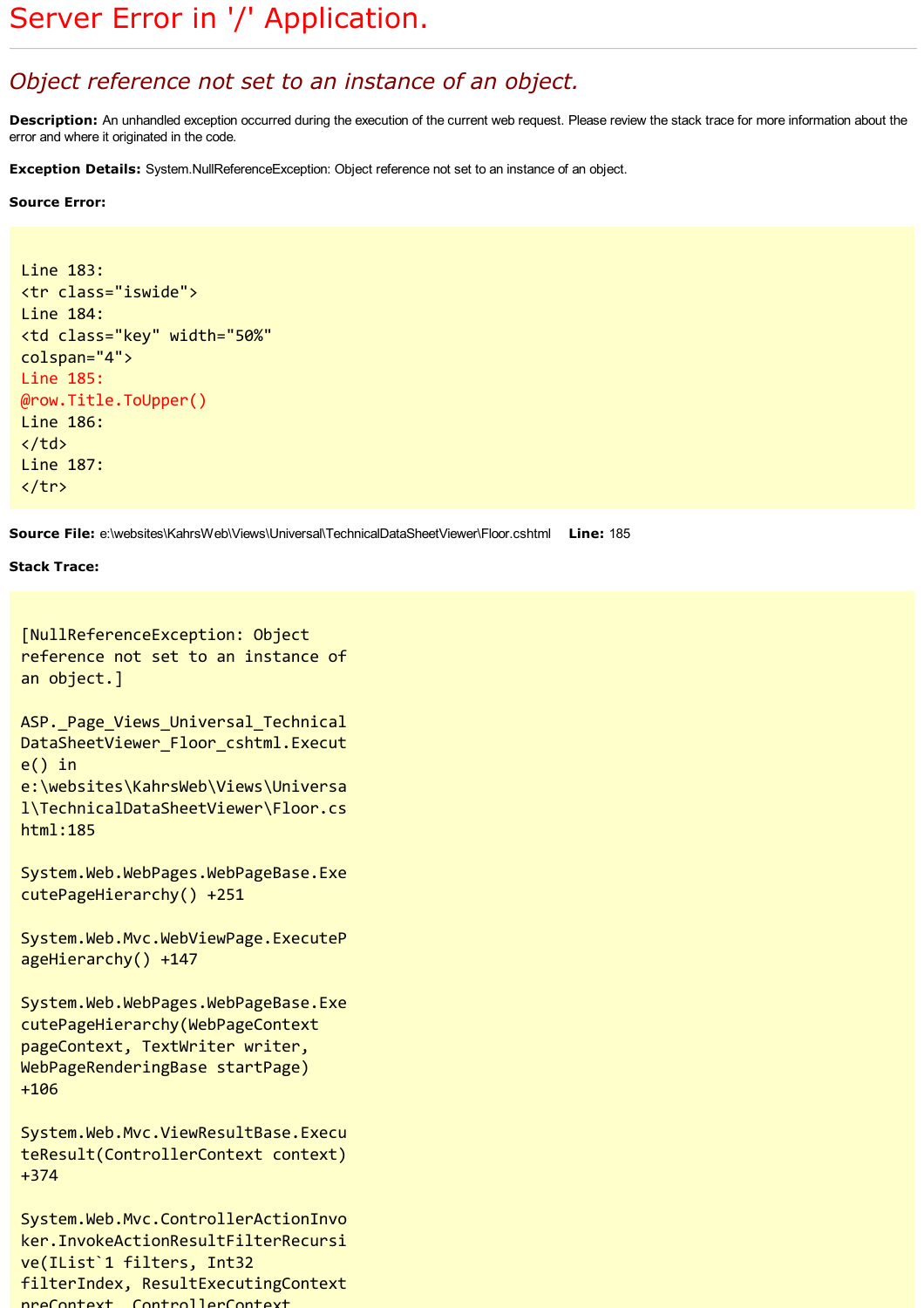precontext, controllercontext controllerContext, ActionResult actionResult) +87

System.Web.Mvc.ControllerActionInvo ker.InvokeActionResultFilterRecursi ve(IList`1 filters, Int32 filterIndex, ResultExecutingContext preContext, ControllerContext controllerContext, ActionResult actionResult) +775

System.Web.Mvc.ControllerActionInvo ker.InvokeActionResultFilterRecursi ve(IList`1 filters, Int32 filterIndex, ResultExecutingContext preContext, ControllerContext controllerContext, ActionResult actionResult) +775

System.Web.Mvc.ControllerActionInvo ker.InvokeActionResultFilterRecursi ve(IList`1 filters, Int32 filterIndex, ResultExecutingContext preContext, ControllerContext controllerContext, ActionResult actionResult) +775

System.Web.Mvc.ControllerActionInvo ker.InvokeActionResultFilterRecursi ve(IList`1 filters, Int32 filterIndex, ResultExecutingContext preContext, ControllerContext controllerContext, ActionResult actionResult) +775

System.Web.Mvc.ControllerActionInvo ker.InvokeActionResultFilterRecursi ve(IList`1 filters, Int32 filterIndex, ResultExecutingContext preContext, ControllerContext controllerContext, ActionResult actionResult) +775

System.Web.Mvc.ControllerActionInvo ker.InvokeActionResultFilterRecursi ve(IList`1 filters, Int32 filterIndex, ResultExecutingContext preContext, ControllerContext controllerContext, ActionResult actionResult) +775

System.Web.Mvc.ControllerActionInvo ker.InvokeActionResultFilterRecursi ve(IList`1 filters, Int32 filterIndex, ResultExecutingContext preContext, ControllerContext controllerContext, ActionResult actionResult) +775

System.Web.Mvc.ControllerActionInvo